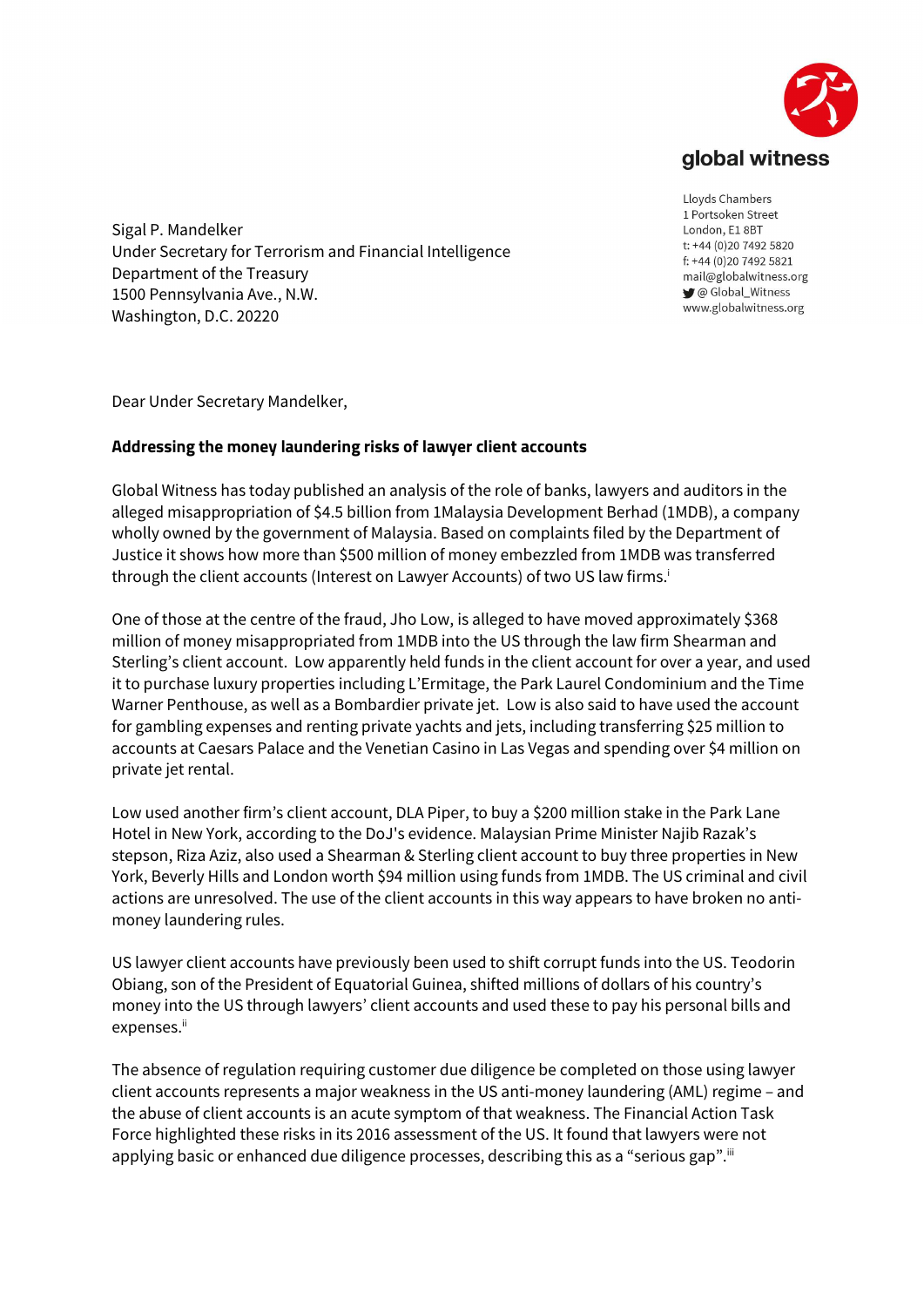If the US is to have an effective, robust and comprehensive AML system it is vital that this serious gaps is addressed. While the reports of efforts by the Task Force of the Gatekeeper and the Profession of the American Bar Association (ABA) to introduce basic client due diligence requirements are welcome, such proposals are no substitute for federal regulation. Relying on changes to the ABA's Model Rule would leave responsibility for compliance and enforcement in the hands of state bar associations. The question of whether they would actually do this is an issue that is "unresolved" according to one member of the ABA Task Force that developed the new proposed Model Rule.<sup>iv</sup> In addition, the Model Rule is only a model, with no requirement that state bar associations adopt its recommendations into their rules.

Lawyers' client accounts are issued by financial institutions on behalf of the law firms that use them. As such, Treasury can issue further instruction or regulation that would obligate banks to conduct due diligence on the use of these client accounts by firms when appropriate, and to seek greater information about the sources of the funds held in these accounts. Indeed, proposals to do this were once considered as a part of overall updates to customer due diligence for financial institutions, but were struck from the final rules issued in 2016. Such requirements are needed otherwise this loophole will continue to allow criminals and the corrupt to avoid US banking AML requirements. Ultimately, Congress must introduce legislation that authorizes Treasury to enact broader AML due diligence requirements for lawyers.

We hope that in response to this analysis of the role of lawyers' client accounts in the 1MDB scandal, the Department of Treasury act on the recommendations above and will work with Congress to develop proposals that make sure these gaps are closed and AML checks are introduced.

Should you have any questions regarding our analysis or this letter, please contact Murray Worthy, Senior Campaigner – Banks and Corruption at mworthy@globalwitness.org or on +44 7725 257 419.

Sincerely

Mark Hays Campaign Leader – Anti-Money Laundering Global Witness

cc. Senate Committee on Finance, Chairman Orrin G. Hatch Senate Committee on Finance, Ranking Member Ron Wyden Senate Committee on Banking, Housing and Urban Affairs, Chairman Michael Crapo Senate Committee on Banking, Housing and Urban Affairs, Ranking Member Sherrod Brown House Financial Services Committee, Chairman Jeb Hensarling House Financial Services Committee, Ranking Member Maxine Waters